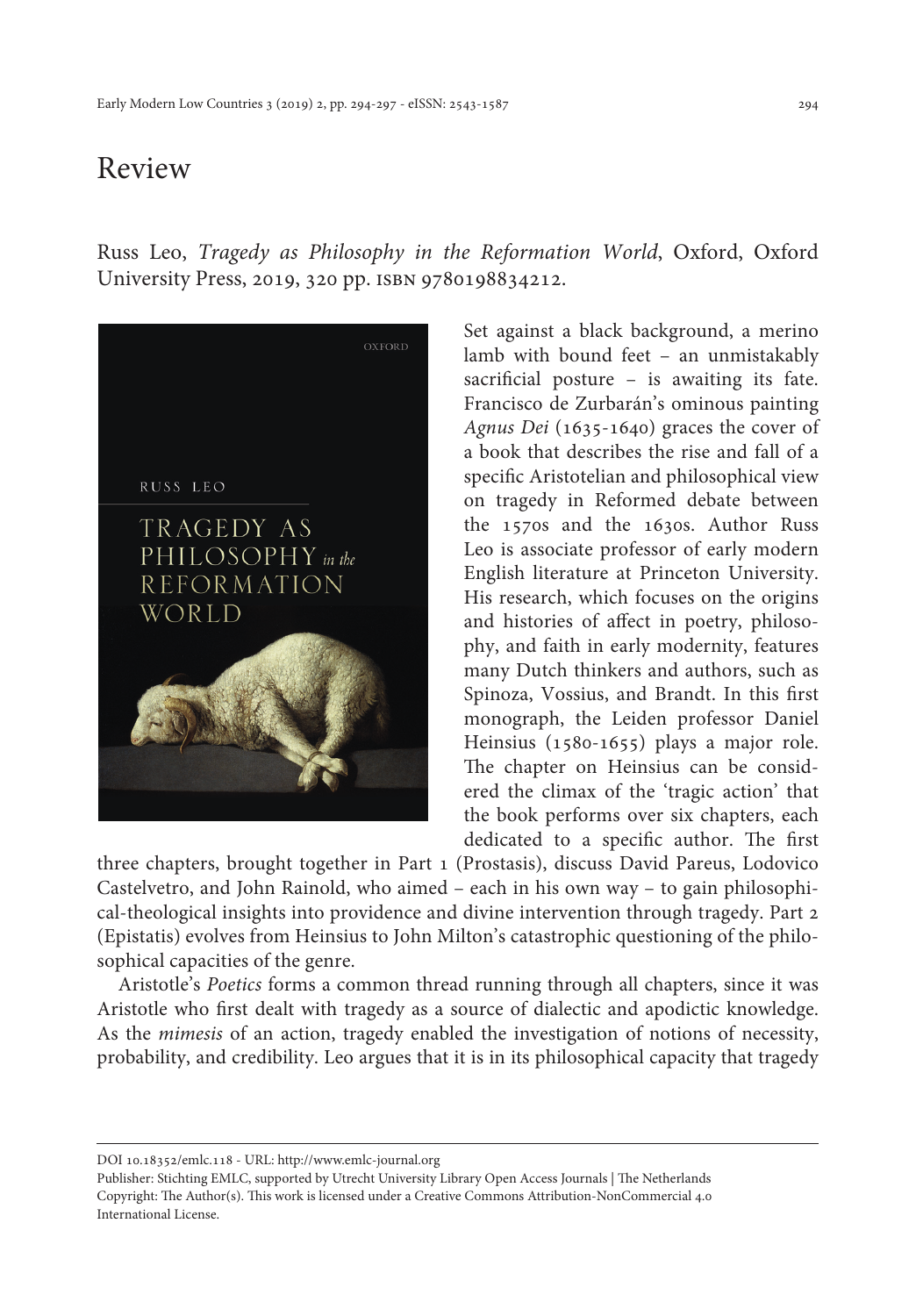informed Reform, rendering Scripture, nature, and divinity intelligible in tragic terms. Within the scope of this book, 'philosophy' should therefore be understood in its dialectic and apodictic form, precluding anthropology, psychology, and even ethics. Furthermore, this book aims to discuss merely a small portion of all early modern theatre: readers should expect a discussion of tragedy, not of drama or performance. My aim in this review is to briefly describe the introduction and the first three chapters, and then to discuss the chapters on Heinsius and Milton in more detail.

The extensive introduction offers more than an overview of the explorations of tragedy for reformative (without capital) purposes before Pareus. By successively discussing Martin Bucer's Reformed programme of edification, Erasmus's philological studies of Euripides, and Philip Melanchthon's combination of both thinkers in drawing Christian meaning from the antique plots, Leo clears a path that links many traces in the thinking of tragedy.

The first three chapters then set out to demonstrate how Reformed dramatists and theologians alike turned to tragedy to comprehend escalating tensions in Reformation Europe. Chapter one features the Heidelberg professor David Pareus (1548-1622), who contended that the book of Revelation was structured like a prophetic tragedy, invoking poetic concepts for exegetical purposes. Tragedy provided Pareus with a formal language in which plot, history, and meaning of Scripture became tangible and intelligible. It made visible how poetics could inform theology, but also how the Reformation could be seen as a series of poetic and theological developments. Chapter two discusses how Lodovico Castelvetro criticised Roman Catholic theatrical and devotional practices in his *Poetica D'Aristotele Vulgarizzata, Et Sposta* (1570), emphasising the more philosophical and rhetorical vision of tragedy in the *Poetics*. The *Poetics* thus helped Castelvetro sharpen Reformed arguments concerning faith and authority. John Rainolds's *Th'overthrow of stage-playes* (1599), in mobilising the *Poetics* against theatre in the name of Reformation, concludes the 'Prostasis'. In chapter three, Rainolds advances an anti-theatrical Aristotle; he recognised the value of tragedy for Reformation to the extent that tragedy's rhetoric and dialectic precision are uncompromised. The chapter includes a fascinating interpretation of *Hamlet*'s 'play-within-the play', demonstrating how Shakespeare countered Rainolds's assumptions, defending the rich sources of spectacle and stage-playing.

More than any other author, Heinsius, in *De Tragoedia Constitutione* (1611), focused on the philosophical province of tragedy in the *Poetics*. Contending that tragedy should help men to comprehend matters in terms of cause and effect, Heinsius prioritised plot out of Aristotle's six elements of tragedy. The plot should carry the tragedy on its own; any other art or technique would muddle its reality or verisimilitude. Collating Aristotle's comments on spectacle with his guidelines for using machines, Heinsius arrived at a profound critique of a *deus ex machina*, which did not achieve fear and pity, yet prodigious wonder in the audience. A powerful detail involves Heinsius supporting his philosophical reading of the *Poetics* by pointing out Aristotle's use of theatrical metaphor in the *Metaphysics*. Indeed, Aristotle compared Anaxagoras's explanation for the making of the world to a *deus ex machina*, dismissing the mind as a ridiculous solution for a problem Anaxagoras was desperate to solve. Finally, Leo analyses Heinsius's own tragedy *Herodes Infanticida* (1632) with respect to its use of devices. Although miracles and interventions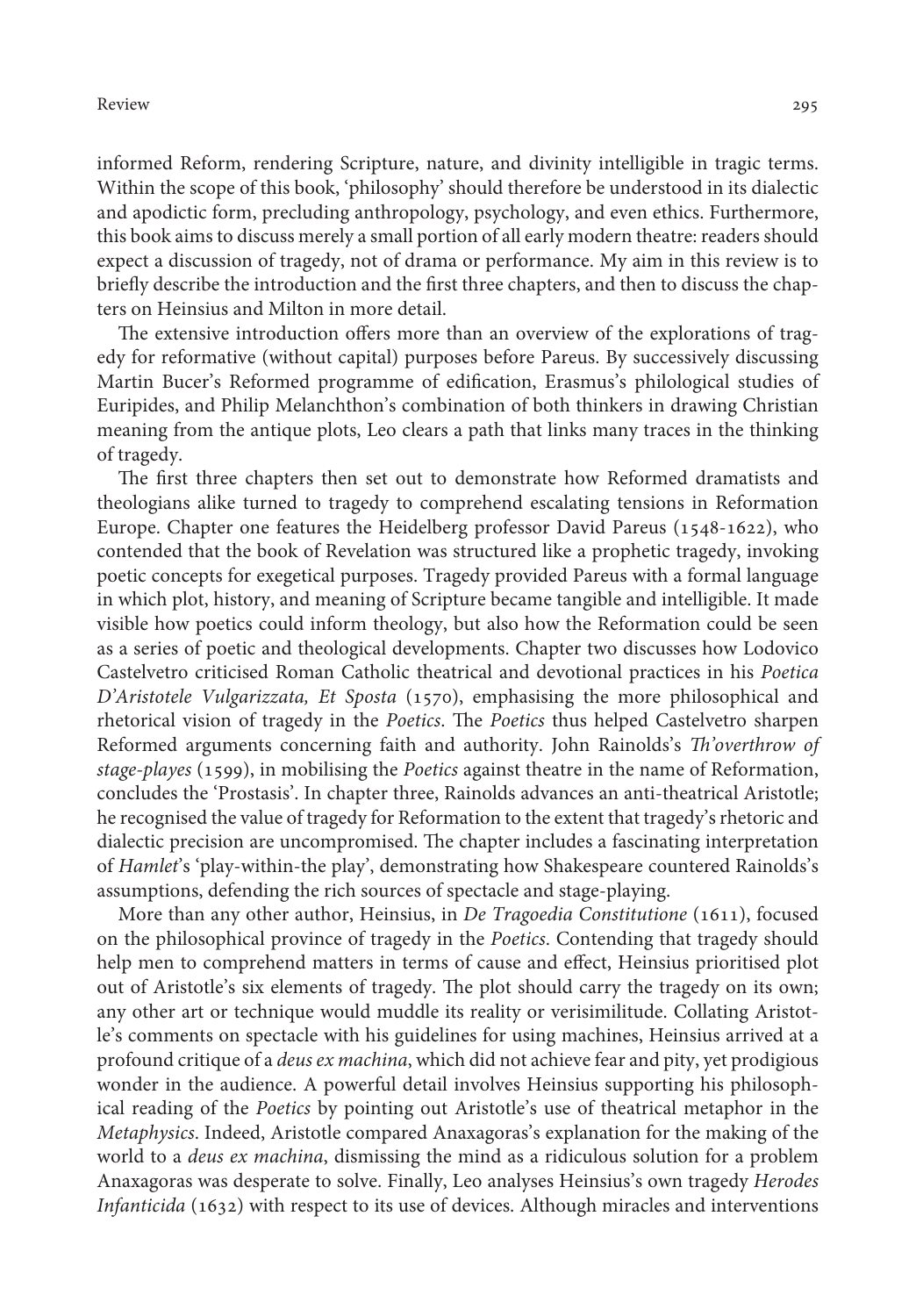## Review 296

are not absent from the plot, they do not fundamentally alter it, functioning as adornments or representations of the passions. In fact, it is Heinsius's scriptural interpretation that draws the different acts together, turning *Herodes Infanticida* into a true study of divinity and necessity, and of prophecy and predestination.

*De Tragoedia Constitutione* is a book of the Arminian controversy, as Leo rightly indicates. It has puzzled scholars that Heinsius chose the side of the Contra-Remonstrants and even worked as secretary of the Synod of Dordrecht, but that he seemed hesitant to support Gomarus's theology. Based on his poetic writings, Leo presents a convincing view on Heinsius's position in the conflict. Leo suggests that when Heinsius refers to the Arminian controversy as 'tragedies beyond the stage', he deems the conflict 'tragic' in its indifference to the probability that theological disputes will bring nothing but division and discord. Heinsius suspended all theological questions in his poetic work, which he thought should be dealt with by theologians. However, as Leo observes with great sense of nuance, Heinsius draws important questions concerning nature, causality, and agency, which were formerly considered theological questions, under the *aegis* of poetics. Without suggesting that philosophy or poetics could replace theology for Heinsius as an orthodox thinker, Leo ingeniously explains how Heinsius's strict division between plot and device coheres with a crisis of understanding and faith in the Dutch Republic.

Chapter five and the conclusion, finally, involve two dissimilar visions of tragedy in John Milton's 1671 volume *Paradise Regain'd … To which is added Samson Agonistes*. Chapter five concentrates on Book IV of *Paradise Regain'd*, where the devil offers a rich description of Greek learning and tragedy in order to seduce Christ. Jesus's response manifests clear knowledge of ancient Greek literature, philosophy, and rhetoric, none of which yields true wisdom however, as one cannot know truth without Christian faith. Attic tragedy, Jesus claims, is 'ill imitated' of Hebrew wisdom, expanding the tragic archive to include accounts of catharsis and purification beyond the *Poetics*. Remarkably, Milton translates *catharsis* as *lustratio*, a word that carries a long Mosaic and Christian tradition of purgation. *Lustratio* here is an initiatory rite involving trial and exposure through which humans might come to understand themselves with respect to God. This understanding grounds their relationship to the passions. As Leo sees it, Milton does not 'Christianise' catharsis, but rather understands catharsis as an unoriginal expression of a long tradition of purgation since Moses. In laying bare the sacred origins of catharsis Milton is nonetheless heavily invested in tragedy as philosophy.

In the book's conclusion, entitled 'Catastrophe', *Samson Agonistes* offers a different view. Leo starts by demonstrating from the short essay preceding the play, 'Of that sort of dramatic poem which is call'd tragedy', that Milton followed Heinsius's *De Tragoedia Constitutione* and *Herodes Infanticidia* more than scholars have heretofore recognised. Similar to Heinsius and deviating from Aristotle, Milton minimises the importance of spectacle in tragedy and recognises the degree to which tragedy is compromised by the 'common', or artless recourse to devices and miracles. Next, Leo shows that Milton also questioned Heinsius's thesis, pointing to the limits of tragedy. What is at stake is the extent to which one can rationally understand or depict the causality of divine inspiration. Divine intervention may be all too 'common' in the action or lie outside of the action of the tragedy altogether. At some point Samson reaches an important insight, which is described by